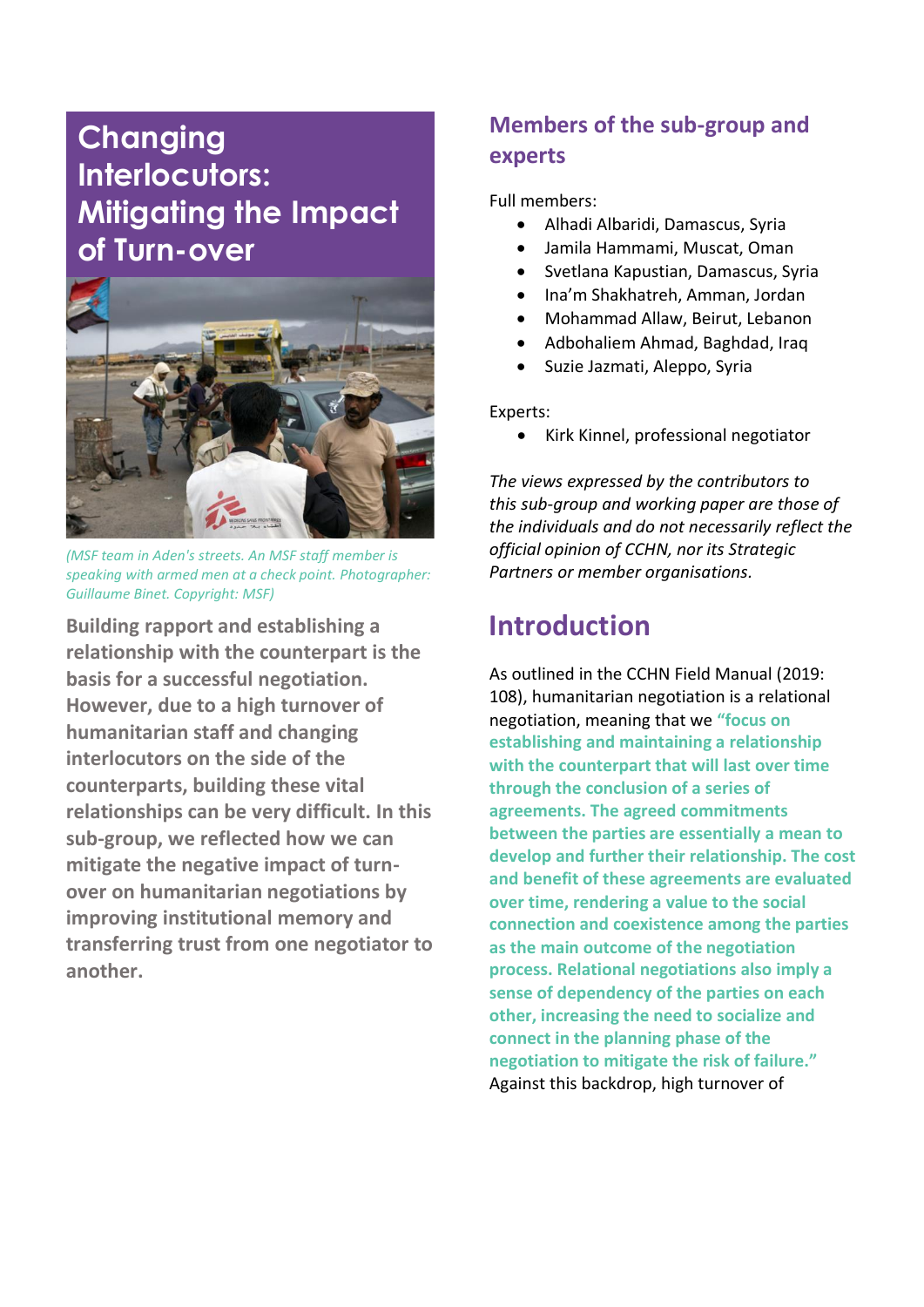humanitarian workers, especially mobile staff, is a liability for humanitarian organisations because the quality of the negotiation relies on the ability of the negotiator to build a relationship of trust with the counterpart. Oftentimes, a lack of reporting and hand-over makes this situation even more challenging. While local staff may be able to mitigate some of these risks by bringing continuation to the relationship between the counterpart and the institution, in certain contexts, this role can be extremely challenging for local colleagues, with the potential for negative security implications. To further complicate matters, often the counterparts of frontline negotiators also change regularly. In discussion with practitioners, we found that there are several reasons for the high turnover on the side of the counterparts: some said that, especially among Non-State-Armed-Groups (NSAGs) that are not well established yet, they found a high turnover because counterparts get promoted as quickly as they fall into disgrace and are fired. In the latter case, the relationships established might even jeopardize the negotiation further. Similar observations have been made with wellestablished autocratic authorities. Other practitioners experienced turnover on the side of the counterpart, caused by a changing environment. In the beginning of the Covid-19 pandemic, for instance, practitioners suddenly found themselves negotiating access with the Ministry of Health rather than the Security Forces. Others mentioned that counterparts have changed when there was a shift in control of territories. An example mentioned in this regard was in the Syrian context, where hundreds of different NSAGs took control over certain areas over the past decade. Others observed that exchanging interlocutors of humanitarian actors was a tactic by the counterpart to keep "humanitarian actors under control".

This reality of an in-flux environment renders humanitarian negotiations even more difficult. Humanitarian practitioners pointed out that a change of interlocutor on either side usually resulted in a dip in the relationship between the two parties. In this sub-group, we reflected how we can mitigate this negative impact of turnover on humanitarian negotiations by transferring trust from one negotiator to another and working in negotiation teams, better understanding the position of the counterpart within the larger organization and negotiation patterns on the side of the counterpart, and improving institutional memory. The reflections we present in this chapter are inspired by the experiences of the members of this sub-group, a "Listening Tour" with 30 humanitarian staff working in Yemen carried out between February and April 2021, interviews with 10 humanitarian interpreters, discussions with 64 humanitarian interpreters, and an open discussion with a hostage negotiator and 35 humanitarian practitioners on the topic "Changing Interlocutors – what can we learn from hostage negotiators?" The template was peer reviewed by 15 practitioners in May 2021.

We will first share our lessons learned on how we can work in negotiation teams and transfer trust from one negotiator to another. We will then propose a simple template to analyse and document negotiations and the negotiation patterns of our counterparts and their organization.

### **Working in negotiation teams and transferring trust**

In February 2021, we held an open discussion with humanitarian practitioners and Kirk Kinnel, a professional hostage negotiator, on what lessons humanitarian practitioners can learn from hostage negotiation. In this paragraph, we present the key points that we agreed are most applicable to the humanitarian context.

#### **Introducing negotiation teams – debriefing – reporting**

Working in negotiation teams can help mitigate turnover because it is possible to maintain a certain level of continuity for the counterpart when some team members change. Therefore, negotiation teams should be introduced early in the negotiation and relationship building process. Also, working in teams reduces the pressure on one individual as the outcome of a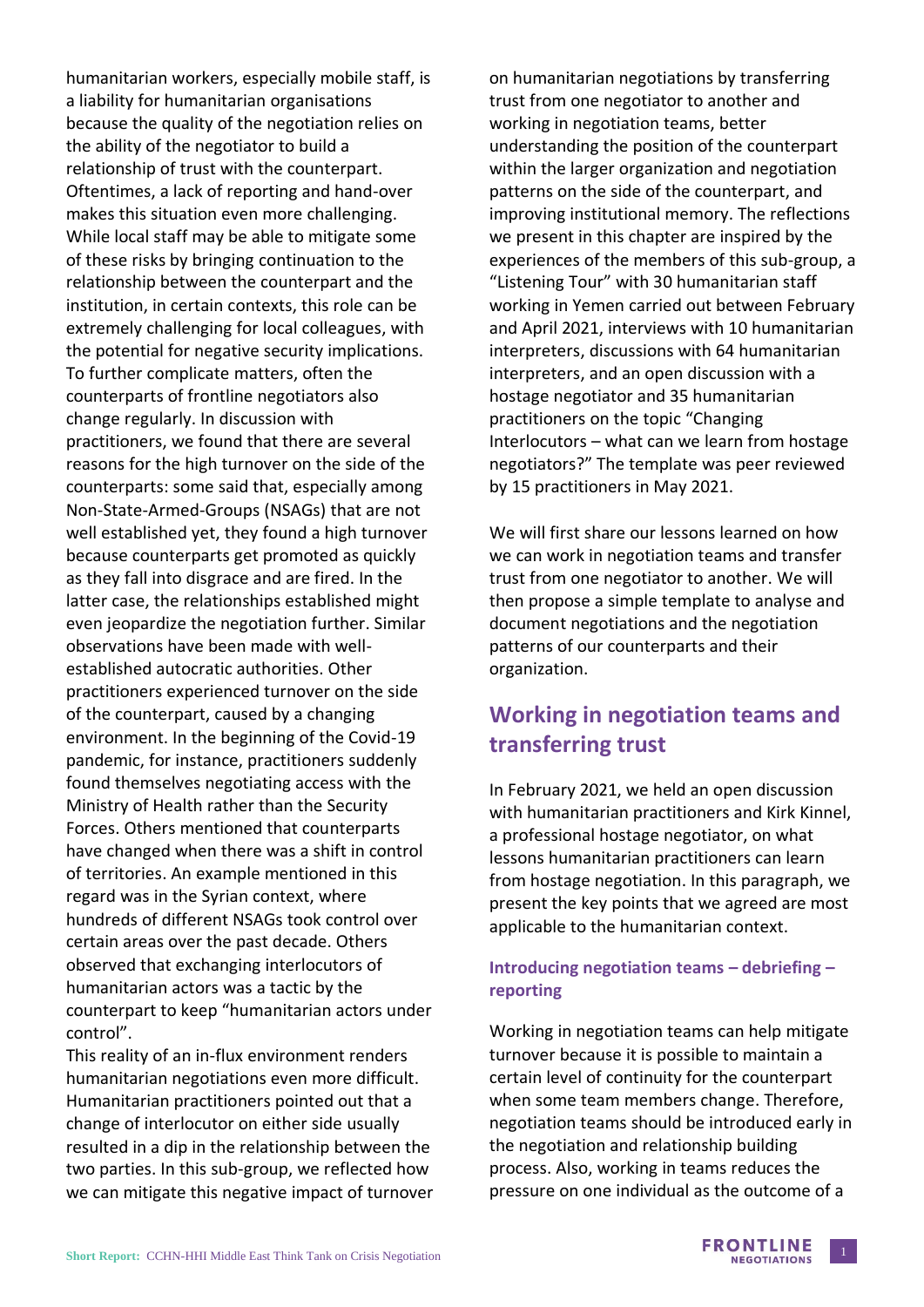negotiation is a shared responsibility. Debriefings in the negotiation team are extremely important toward analysis of the progress of the negotiation and the patterns in the behaviour of the counterpart. It is often useful to write a detailed report about the meeting immediately afterward; writing helps the negotiator to capture details that might be forgotten otherwise.

#### **Burrowing trust from a predecessor**

If the lead negotiator changes, it is best if someone in the negotiation team takes over. If this is not possible, the new negotiator needs to build rapport as quickly as possible. Ideally, when taking over a negotiation from a predecessor, a briefing is held. If that is not possible, there should be detailed reports (giving an update on the situation, negotiation tactics that have been employed, the position and demands of the counterpart, what went wrong, and recommendations on how to handle the negotiation in the future) that can be used to "pick up where the predecessor has left off" and give the counterpart a sense of continuity.

During the first meeting with a counterpart, it is recommended that the incoming negotiator starts with a summary of his/her understanding about what has been discussed previously and lets it be complemented and validated by the counterpart. This means to validate the two positions, common objectives, and past disagreements, listen to the counterpart, and see if anything has changed so that the **negotiation starts off on a common ground**.

In these kinds of situations, it is important to build trust in a matter of hours. Therefore, the negotiator should listen carefully to understand the counterpart's emotions, beliefs, and stories. Often, the counterpart feels a connection if he/she feels heard. If the predecessor had a good relationship with the counterpart, it is important to **establish an element of certainty to borrow the trust from the predecessor**.

This can be done by repeating what you know about the previous discussion with the counterpart and continuing the established

patterns and routines. Reassurance and repetition are very important in this moment. Apart from establishing patterns in the professional relationship, it is also important to understand which points the predecessor and the counterpart connected on. The objective is not to try to replace the connection the counterpart had with the predecessor, but to build on it by saying, for instance, "I know that XYZ always told you the truth. I will also make sure to always tell you the truth."



For instance, if you know that your predecessor always called the counterpart on Wednesday at 6 PM, you repeat that to your counterpart to borrow that trust by saying: "I know that XYZ always called you 6 PM on Wednesday; I will always call you every Wednesday at the same time. This gives the counterpart a feeling that he/she can rely on you as you establish the same pattern that he/she is used to. Of course, there is a dip in the relationship when the lead negotiator changes but by borrowing the trust from the predecessor this can usually be overcome quickly.

> Kirk Kinnel: Professional Hostage Negotiator

#### **Mitigating turnover on the side of the counterpart**

Intentional or unintentional exchanges of interlocutors on the side of the counterpart can be approached in a similar way to changes on the side of the humanitarian negotiator. The objective is to start on a common ground. In that case, it is recommended that the humanitarian negotiator starts the conversation by affirming his/her understanding of what has been discussed and previously agreed. Once both sides are on the same page about what has been agreed, the discussion can continue to the things upon which they don't agree. This should be approached carefully and can be introduced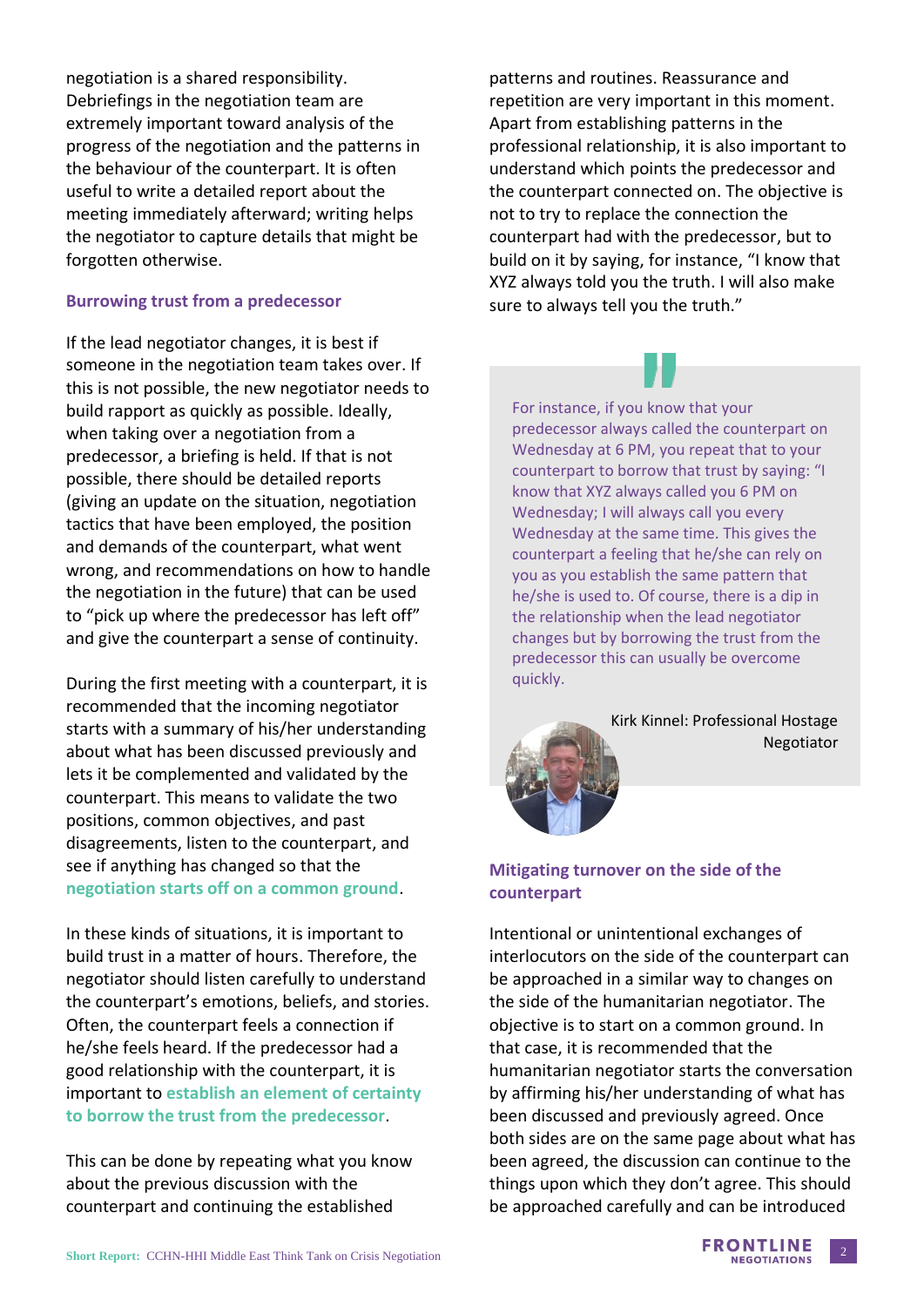by saying, for example, "I am glad that we agree on many points already, and I see that the following points still need to be discussed between us…" It is important that the humanitarian negotiator recognizes that it is not easy for the counterpart to take over in the middle of a negotiation either, and often he/she did probably not receive a proper briefing from his/her own organization. This is an opportunity for the humanitarian negotiator to help him/her to understand where the conversation left off. This part needs to be thoroughly prepared with dates, names, and places. By stating the points of disagreement, you will show the counterpart that he/she can trust you. Together, these strategies will establish a sense of certainty for the counterpart that they often do not receive from their own organization and may appreciate from the humanitarian negotiator.

**Analysing and documenting the relationship with the counterpart, the organization of the counterpart, and the dynamic between the counterpart and the humanitarian negotiation team**

As outlined above, in order to transfer trust from one negotiator to another, we need to be able to establish certainty for the counterpart and build on the patterns and routines established between our predecessor and the counterpart.

This can only be achieved if the previous negotiations, information about the counterpart and his/her organization, patterns, triggers, and the strategy of the humanitarian negotiation team is available and thoroughly documented. Therefore, in this sub-group, we developed a template that can be used by humanitarian negotiation teams to capture this information.

The template can be used as a reporting tool**, but its real value lies in being used as an analytical tool that helps to evaluate and document negotiations over time to see the developments of the relationship with a counterpart or the counterpart's organization and can eventually serve as a handover document when the lead negotiator is replaced.** The template is extremely detailed and can be customized to the needs of the team. For more complex and long-term negotiations, the team might decide to use the full template. For less complex and shorter-term negotiations the team might choose a lighter version that serves more as a report rather than analytical tool. Finally, the idea is to keep this as a living document that can updated regularly, rather than being filled in at the end of a mission.

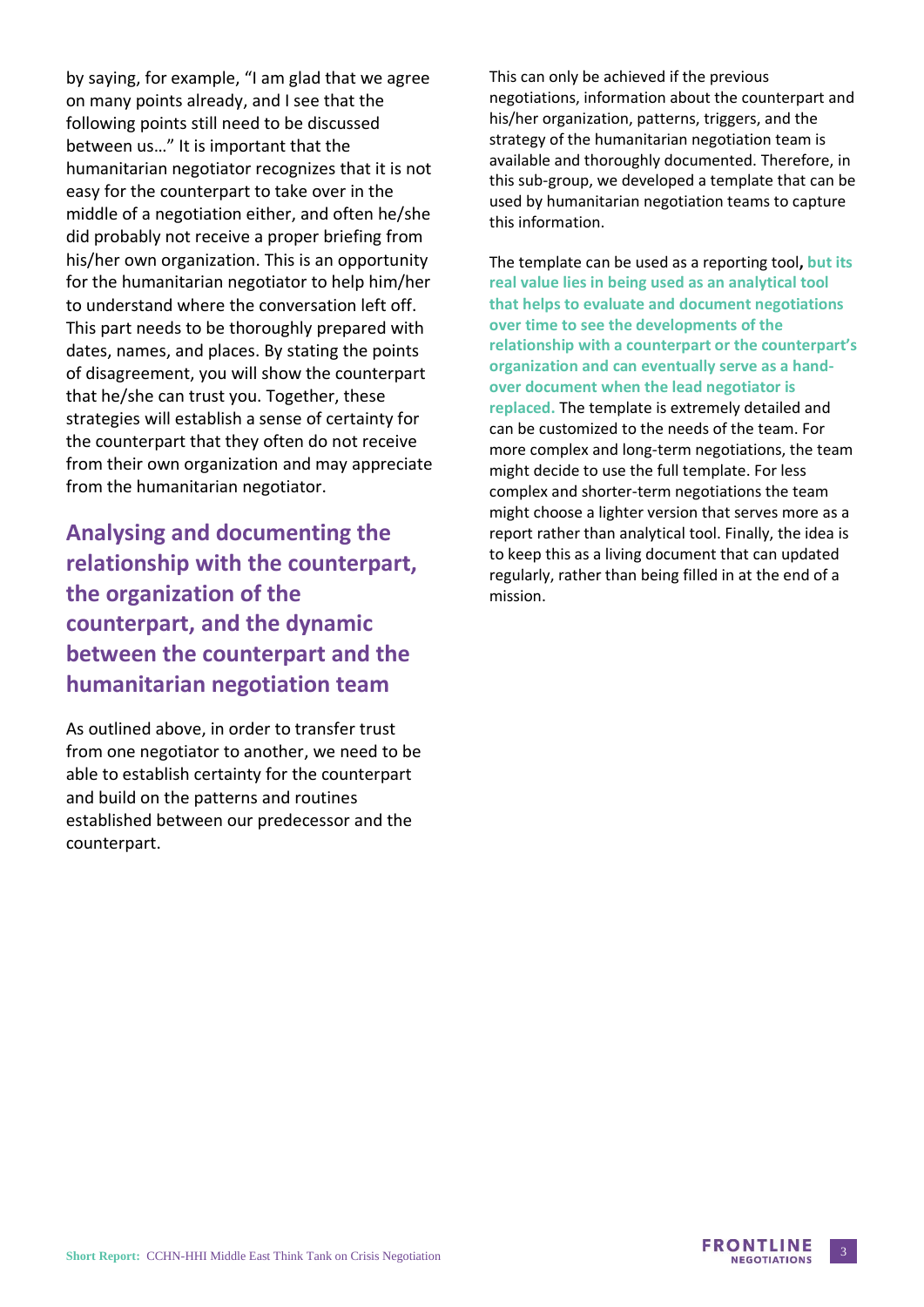| <b>Negotiator Position Paper No.</b><br><b>Intermediate/ Handover Report</b>                                                                                                                                                                                                                                                                                                                                                                                                                                                  |                                                                                                                                                                                                                                                                                                                                                                                                                         |  |
|-------------------------------------------------------------------------------------------------------------------------------------------------------------------------------------------------------------------------------------------------------------------------------------------------------------------------------------------------------------------------------------------------------------------------------------------------------------------------------------------------------------------------------|-------------------------------------------------------------------------------------------------------------------------------------------------------------------------------------------------------------------------------------------------------------------------------------------------------------------------------------------------------------------------------------------------------------------------|--|
| <b>Template</b>                                                                                                                                                                                                                                                                                                                                                                                                                                                                                                               | <b>Instructions</b>                                                                                                                                                                                                                                                                                                                                                                                                     |  |
| <b>Negotiation Position Paper No:</b><br>Date:<br><b>Previous Reports:</b><br><b>Relevant Minutes of Meetings:</b>                                                                                                                                                                                                                                                                                                                                                                                                            | Indicate the number of the position paper and reference previous reports<br>and minutes of meetings.                                                                                                                                                                                                                                                                                                                    |  |
| <b>Humanitarian Negotiation Team</b>                                                                                                                                                                                                                                                                                                                                                                                                                                                                                          | <b>Humanitarian Negotiation Team</b>                                                                                                                                                                                                                                                                                                                                                                                    |  |
| <b>Lead Negotiator: Name and Position</b><br>Profile (gender, nationality, network, language skills, specific negotiation<br>skills)<br><b>Interpreter: Name and Position</b><br>Profile (gender, nationality, interpretation skills, network)<br><b>Other Team Members: Name and Position</b><br>Profile (gender, nationality, language skills, network, specific negotiation<br>skills)<br><b>Decision Maker/Mandator: Name and Position</b><br>Profile (gender, nationality, interpretation skills, network) and objective | Introduce the negotiation team with names and positions.<br>Add a short profile for every member of the negotiation team, indicating<br>the gender, nationality, network, language skills, negotiation skills, etc.,<br>specifying why they were chosen for the position and if they are the right<br>choice or not and why.<br>Add a short profile about the decision maker/mandator, specifying<br>his/her objective. |  |
| <b>Background/Context</b>                                                                                                                                                                                                                                                                                                                                                                                                                                                                                                     | <b>Background/Context</b>                                                                                                                                                                                                                                                                                                                                                                                               |  |
| <b>Overview of Political/Humanitarian Situation</b>                                                                                                                                                                                                                                                                                                                                                                                                                                                                           | <b>Overview of Political/Humanitarian Situation</b><br>Provide a short overview of the political/humanitarian situation.                                                                                                                                                                                                                                                                                                |  |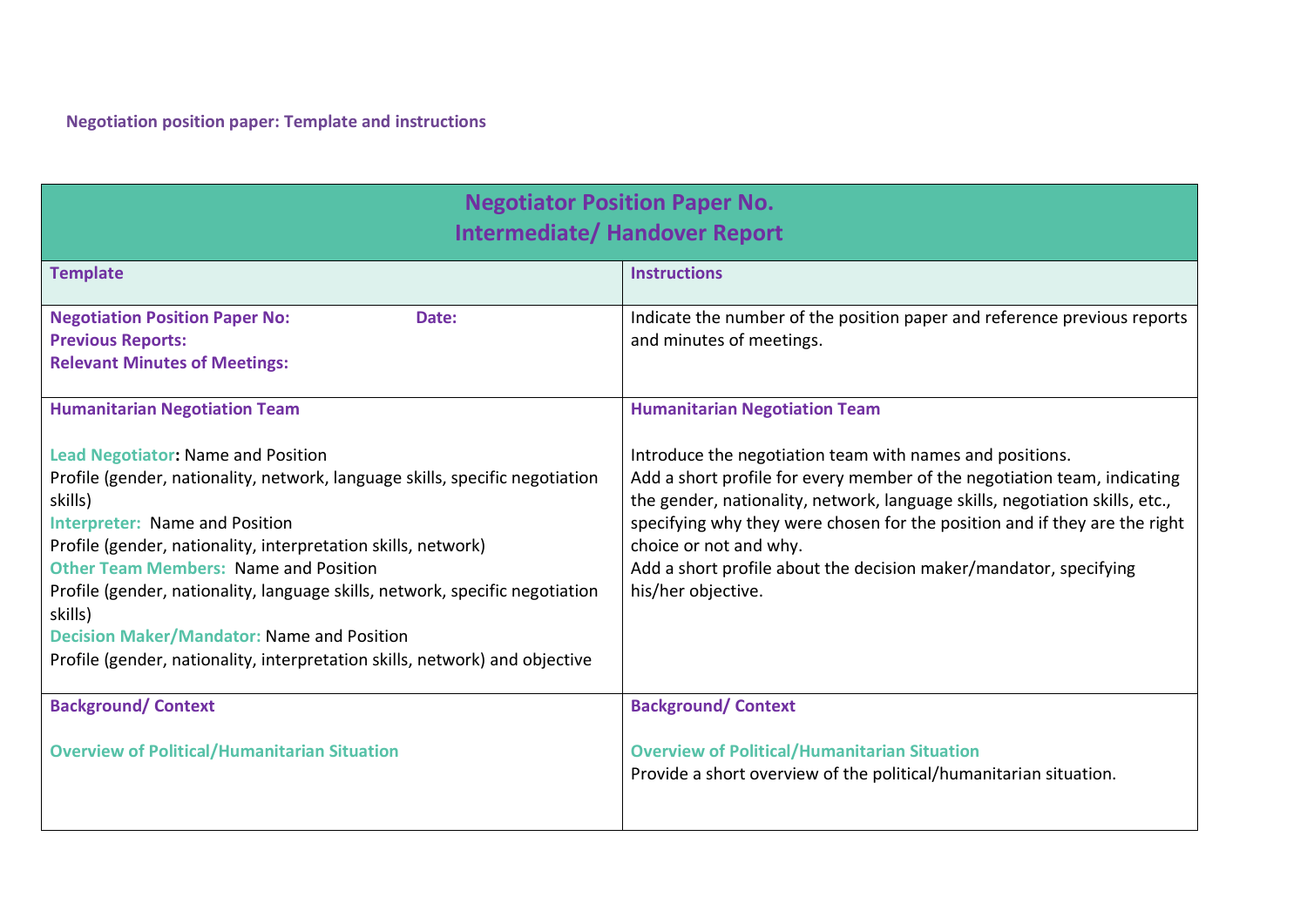|                                                                        | Refer to any analytical documents about the context that may be<br>available in your organization or useful links that provide background<br>information.                                                                                                                                 |
|------------------------------------------------------------------------|-------------------------------------------------------------------------------------------------------------------------------------------------------------------------------------------------------------------------------------------------------------------------------------------|
| What is the negotiation about?/What is the context of the negotiation? | What is the negotiation about?/What is the context of the negotiation?<br>Explain the context and history of the negotiation. Refer to any previous<br>reports, minutes, or documentation.<br>If you worked on an "Island of Agreement" (CCHN Field Manual 2019: 64-<br>85), add it here. |
| <b>What is our position?</b><br>What is our position?                  | <b>What is our position?</b><br>Explain your position. If you worked on your organization's "Iceberg"                                                                                                                                                                                     |
| What is our ideal outcome?                                             | (CCHN Field Manual 2019: 220-230), add it here.                                                                                                                                                                                                                                           |
| What is our bottom line?<br>What is our red line?                      | Explain your ideal outcome, as well as the red and bottom lines you<br>identified. If you worked on "Designing Scenarios" (CCHN Field Manual<br>2019: 277-313), add it here.                                                                                                              |
|                                                                        |                                                                                                                                                                                                                                                                                           |
|                                                                        |                                                                                                                                                                                                                                                                                           |
|                                                                        |                                                                                                                                                                                                                                                                                           |
|                                                                        |                                                                                                                                                                                                                                                                                           |
|                                                                        |                                                                                                                                                                                                                                                                                           |
|                                                                        |                                                                                                                                                                                                                                                                                           |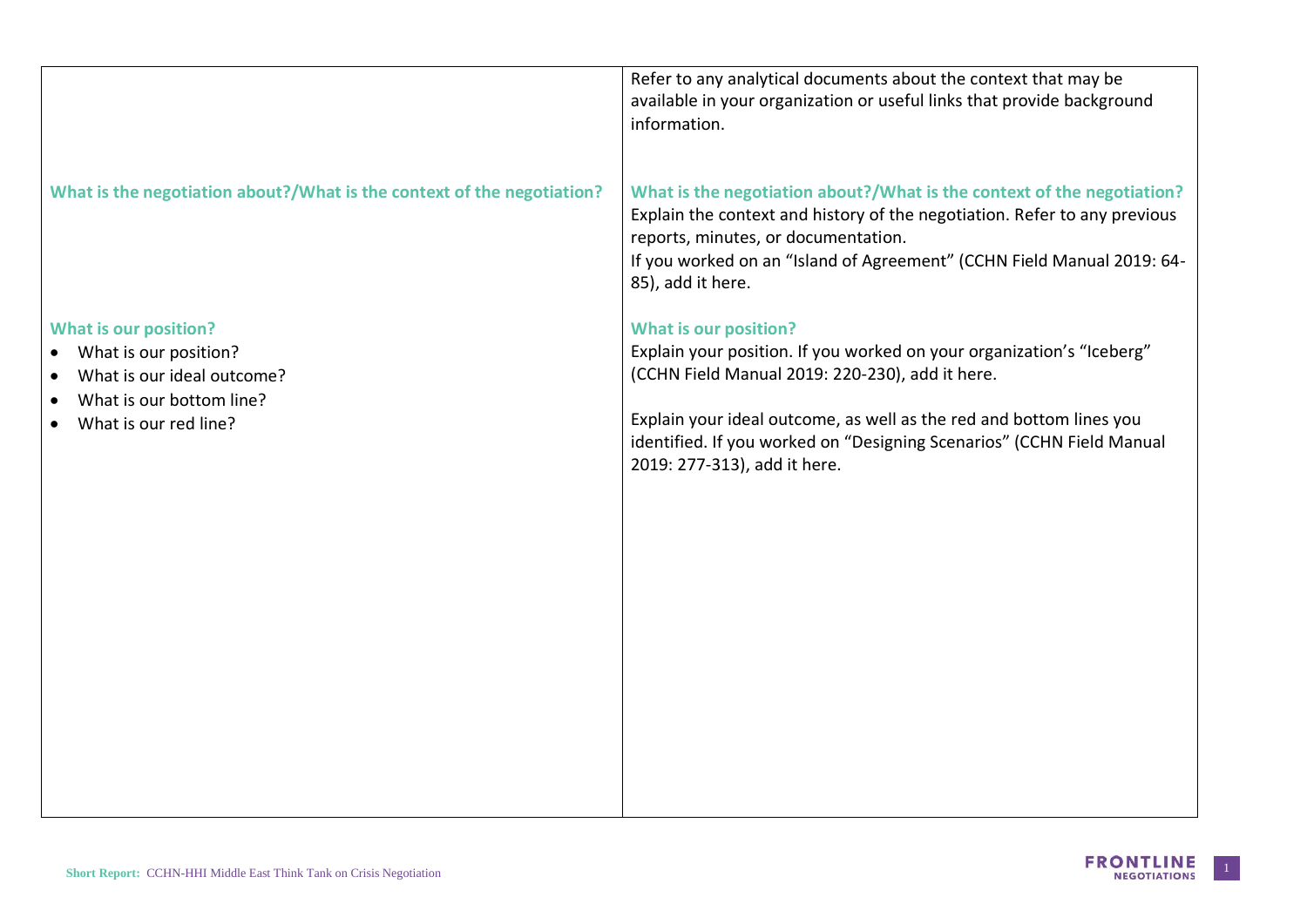| The Organization of the Counterpart                                                                                                                                                                                                                                                                                                                                                                                                                                                                                                                                                                                                                                                |
|------------------------------------------------------------------------------------------------------------------------------------------------------------------------------------------------------------------------------------------------------------------------------------------------------------------------------------------------------------------------------------------------------------------------------------------------------------------------------------------------------------------------------------------------------------------------------------------------------------------------------------------------------------------------------------|
| Background about the organization of the counterpart<br>Refer to any analytical documents about the organization of the<br>counterpart that may be available in your organization or useful links that<br>provide background information.                                                                                                                                                                                                                                                                                                                                                                                                                                          |
| How is the organization you are negotiating with structured/organized?<br>/Where is your counterpart located in the organization (organizational<br>chart)?<br>Write a descriptive paragraph and add an organizational chart of the<br>organization of the counterpart.<br>Indicate where your counterpart is located within the organization (don't<br>forget the people below him/her!).<br>Colour code their decision-making power (green = strong, blue = medium,<br>yellow = none) and indicate their relationship with or perception of your<br>organization (LL = very bad, L = bad, $:-/$ = neutral, J = good, JJ = very<br>good).<br>Example (usually filled with names): |
|                                                                                                                                                                                                                                                                                                                                                                                                                                                                                                                                                                                                                                                                                    |

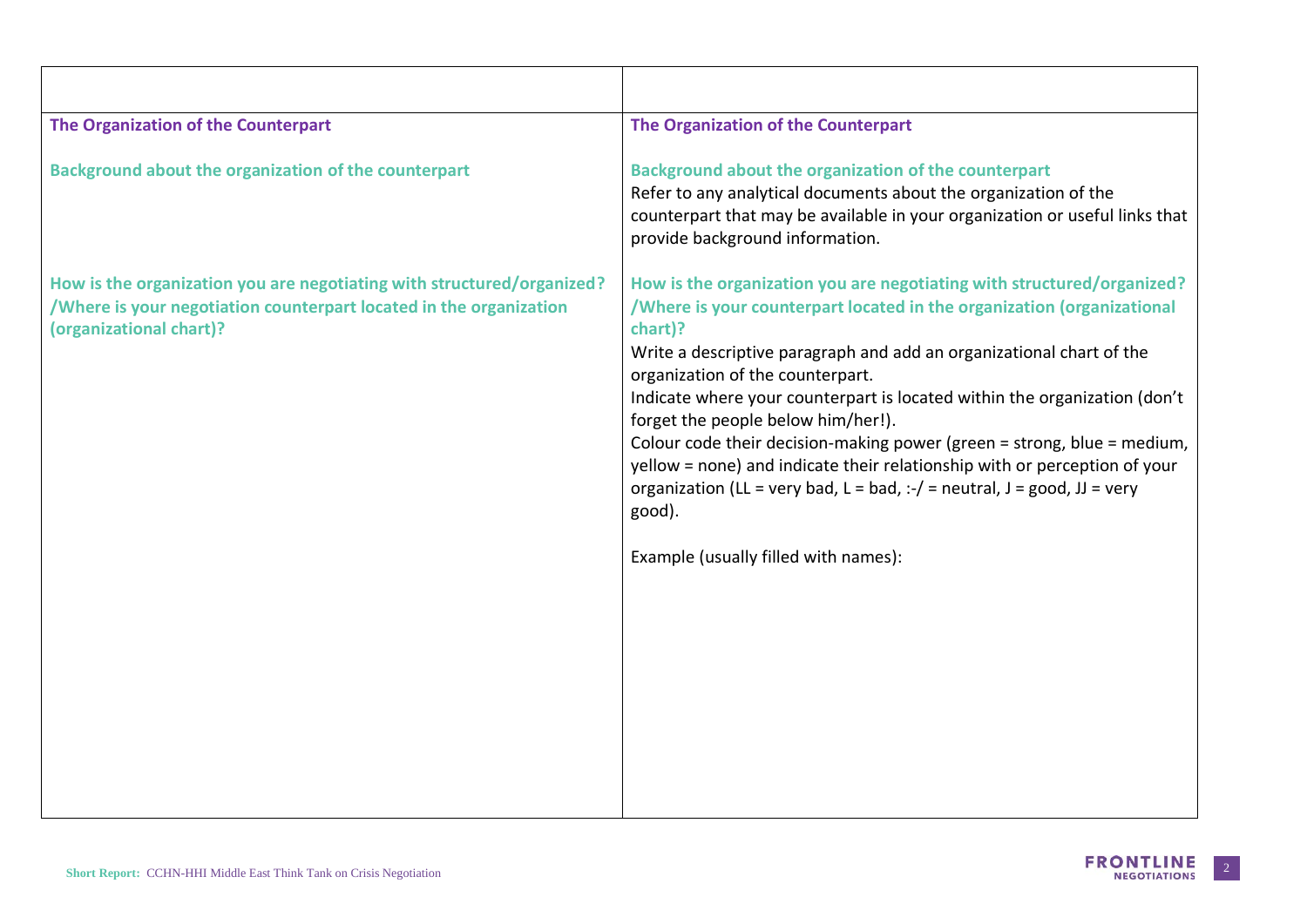**Who else in the organization do you need to mobilise to influence the counterpart? Or who else in the organization should you be speaking with?**

**What is the negotiation strategy of the organization of your counterpart/ are there patterns in their behaviour? What triggers a certain pattern or behaviour?**

# ග ග ඹ  $\bigcirc$  unior Staff

**Who else in the organization do you need to/can you mobilise to influence the counterpart? Or who else in the organization should you be speaking with?**

The organizational chart is important, portraying the organization as the counterpart would like to it to be. It also helps the negotiation team to understand the counterpart's position within the organization and who else a relationship should/could be established with to mitigate turnover on the side of the counterpart.

To complement this analysis, the CCHN "Network Mapping" (CCHN Field Manual, 2019: 250-27) can be added here.

**What is the negotiation strategy of the organization of your counterpart/ are there patterns in their behaviour? What triggers a certain pattern or behaviour?**

Explain how the organization of the counterpart reacts to your negotiation strategy. For example, do they intentionally change your

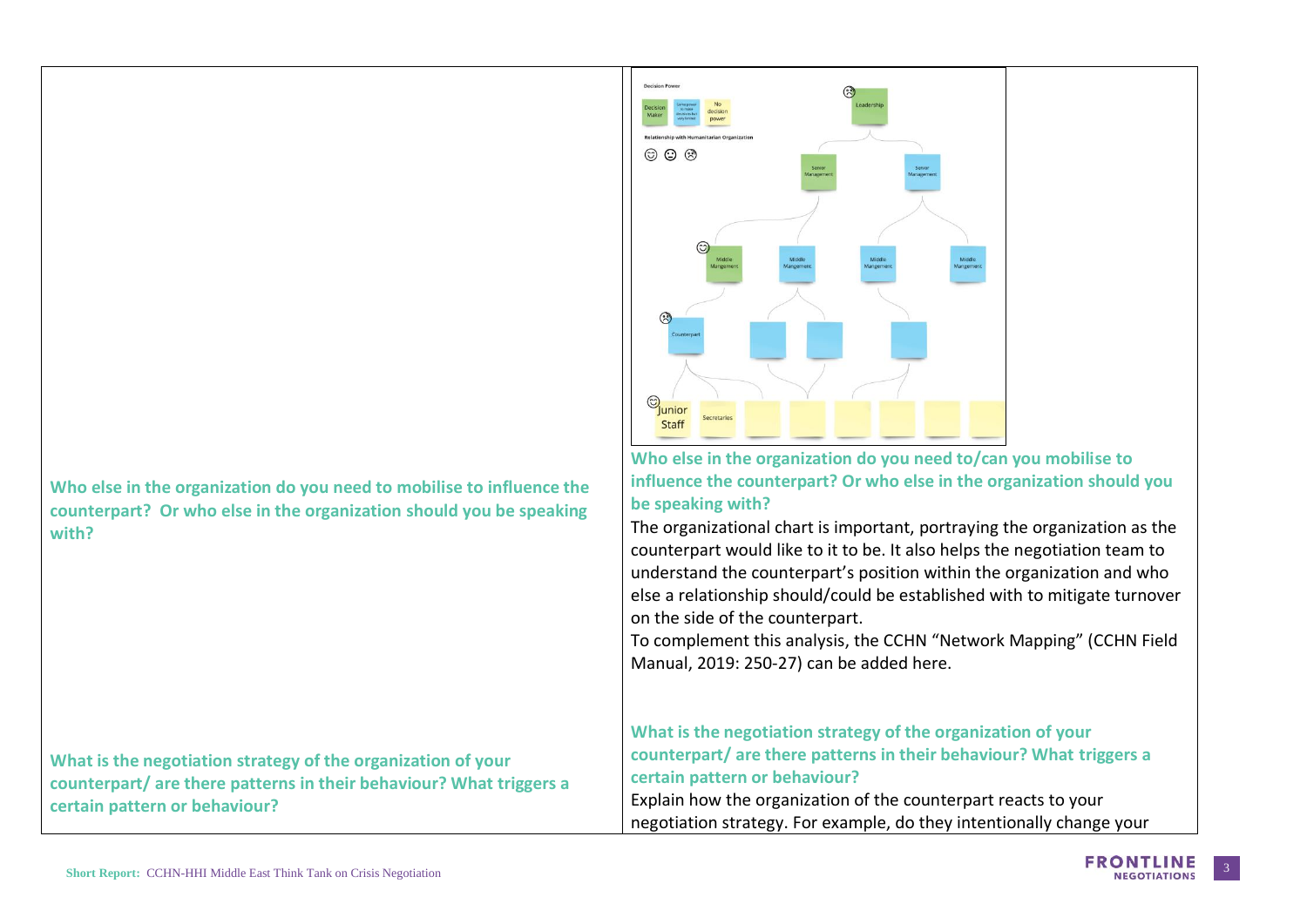| Triggers |  |  |  |
|----------|--|--|--|
|          |  |  |  |
|          |  |  |  |
|          |  |  |  |
| Response |  |  |  |

negotiation partner? If so, when and why? Do they appear chaotic/ unclear as to who makes decisions, and is this intentional? Why? etc. Add a simple response/trigger chart to document patterns in the organisations' behaviour over time. List all the triggers you have identified so far on the x-axis and the responses you have identified so far on the y-axis. Indicate the dates that a certain trigger caused a certain response.

| Example: |
|----------|
|----------|

| . . <del>.</del>                            |                          |                        |                   |
|---------------------------------------------|--------------------------|------------------------|-------------------|
| <b>Triggers</b>                             |                          |                        |                   |
| Changed lead<br>negotiator                  |                          | 3 April                |                   |
| <b>Established positive</b><br>relationship | 19 January, 8<br>June    |                        |                   |
| Brought in medical<br>doctor                |                          |                        | 15 April, 3 June  |
| <b>Response</b>                             | Counterpart<br>exchanged | Not willing to<br>meet | More open to talk |

**What are the positions, motives ,and values of the counterpart's organization?** 

Write a descriptive paragraph analysing the position, values and motives of the counterpart's organization

- Position: what they request/claim
- Motives: what is their reasoning to come to their position?
- Values: what underlying values inspire the reasoning and position? What need do they have to satisfy?

#### **What are the positions, motives, and values of the counterpart's organization?**

- Position: what they request/claim
- Motives: what is their reasoning to come to their position?
- Values: what underlying values inspire the reasoning and position?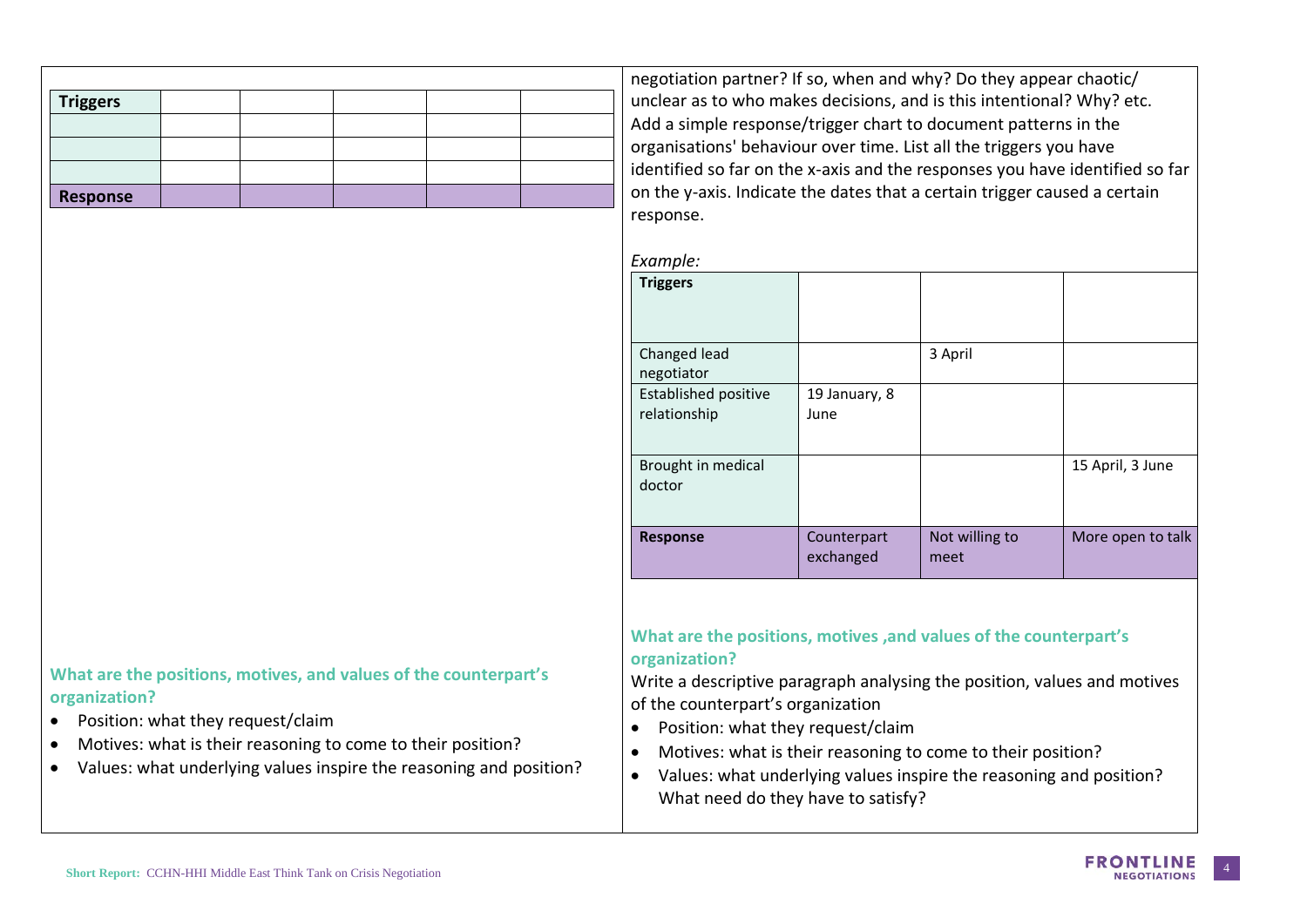|                                    |                |                                                                                    | 277-199-218), add it here.                                                                                                                                                                                                                                           |                                            |                                                                                                                       | If you worked on the counterpart's "Iceberg" (CCHN Field Manual 2019:                                                                                                                                                                                                                                                                                                                                                                                                                                                                                                                                                                                                                                                                                                                                                                                                                                 |
|------------------------------------|----------------|------------------------------------------------------------------------------------|----------------------------------------------------------------------------------------------------------------------------------------------------------------------------------------------------------------------------------------------------------------------|--------------------------------------------|-----------------------------------------------------------------------------------------------------------------------|-------------------------------------------------------------------------------------------------------------------------------------------------------------------------------------------------------------------------------------------------------------------------------------------------------------------------------------------------------------------------------------------------------------------------------------------------------------------------------------------------------------------------------------------------------------------------------------------------------------------------------------------------------------------------------------------------------------------------------------------------------------------------------------------------------------------------------------------------------------------------------------------------------|
| <b>Favourable for</b>              | <b>Neutral</b> | <b>Unfavourable</b><br>for us                                                      |                                                                                                                                                                                                                                                                      |                                            |                                                                                                                       |                                                                                                                                                                                                                                                                                                                                                                                                                                                                                                                                                                                                                                                                                                                                                                                                                                                                                                       |
|                                    |                |                                                                                    | Example:                                                                                                                                                                                                                                                             |                                            |                                                                                                                       |                                                                                                                                                                                                                                                                                                                                                                                                                                                                                                                                                                                                                                                                                                                                                                                                                                                                                                       |
|                                    |                |                                                                                    |                                                                                                                                                                                                                                                                      | <b>Favourable for</b><br><b>us</b>         | <b>Neutral</b>                                                                                                        | <b>Unfavourable</b><br>for us                                                                                                                                                                                                                                                                                                                                                                                                                                                                                                                                                                                                                                                                                                                                                                                                                                                                         |
|                                    |                |                                                                                    | <b>Time</b>                                                                                                                                                                                                                                                          | $\pmb{\chi}$                               |                                                                                                                       | X                                                                                                                                                                                                                                                                                                                                                                                                                                                                                                                                                                                                                                                                                                                                                                                                                                                                                                     |
|                                    |                |                                                                                    | <b>Authority</b>                                                                                                                                                                                                                                                     |                                            |                                                                                                                       | $\mathsf{x}$                                                                                                                                                                                                                                                                                                                                                                                                                                                                                                                                                                                                                                                                                                                                                                                                                                                                                          |
|                                    |                |                                                                                    |                                                                                                                                                                                                                                                                      |                                            |                                                                                                                       |                                                                                                                                                                                                                                                                                                                                                                                                                                                                                                                                                                                                                                                                                                                                                                                                                                                                                                       |
| <b>The Negotiation Counterpart</b> |                |                                                                                    | $\bullet$<br>$\bullet$<br>$\bullet$                                                                                                                                                                                                                                  |                                            |                                                                                                                       |                                                                                                                                                                                                                                                                                                                                                                                                                                                                                                                                                                                                                                                                                                                                                                                                                                                                                                       |
|                                    |                | What is the power balance in the negotiation?<br>Position: what they request/claim | What are the positions, motives, and values of the counterpart? Are<br>they different from the organization of the counterpart?<br>Motives: what is their reasoning to come to their position?<br>Values: what underlying values inspire the reasoning and position? | time.<br><b>Expertise</b><br><b>Budget</b> | $\mathsf{x}$<br><b>The Negotiation Counterpart</b><br>of the counterpart's organization<br>277-199-218), add it here. | What is the power balance in the negotiation?<br>Write a descriptive paragraph and add a simple power balance chart.<br>List all points that may give one side a power advantage on the left and<br>indicate if it plays in your favour or the counterpart's favour.<br>Add future changes in the next report in red.<br>This will help you understand how the negotiation is developing over<br>What are the positions, motives and values of the counterpart? Are<br>they different from the organization of the counterpart?<br>Write a descriptive paragraph analysing the position, values, and motives<br>Position: what they request/claim<br>Motives: what is their reasoning to come to their position?<br>Values: what underlying values inspire the reasoning and position?<br>What need do they have to satisfy?<br>If you worked on the counterpart's "Iceberg" (CCHN Field Manual 2019: |

 $\mathbf{I}$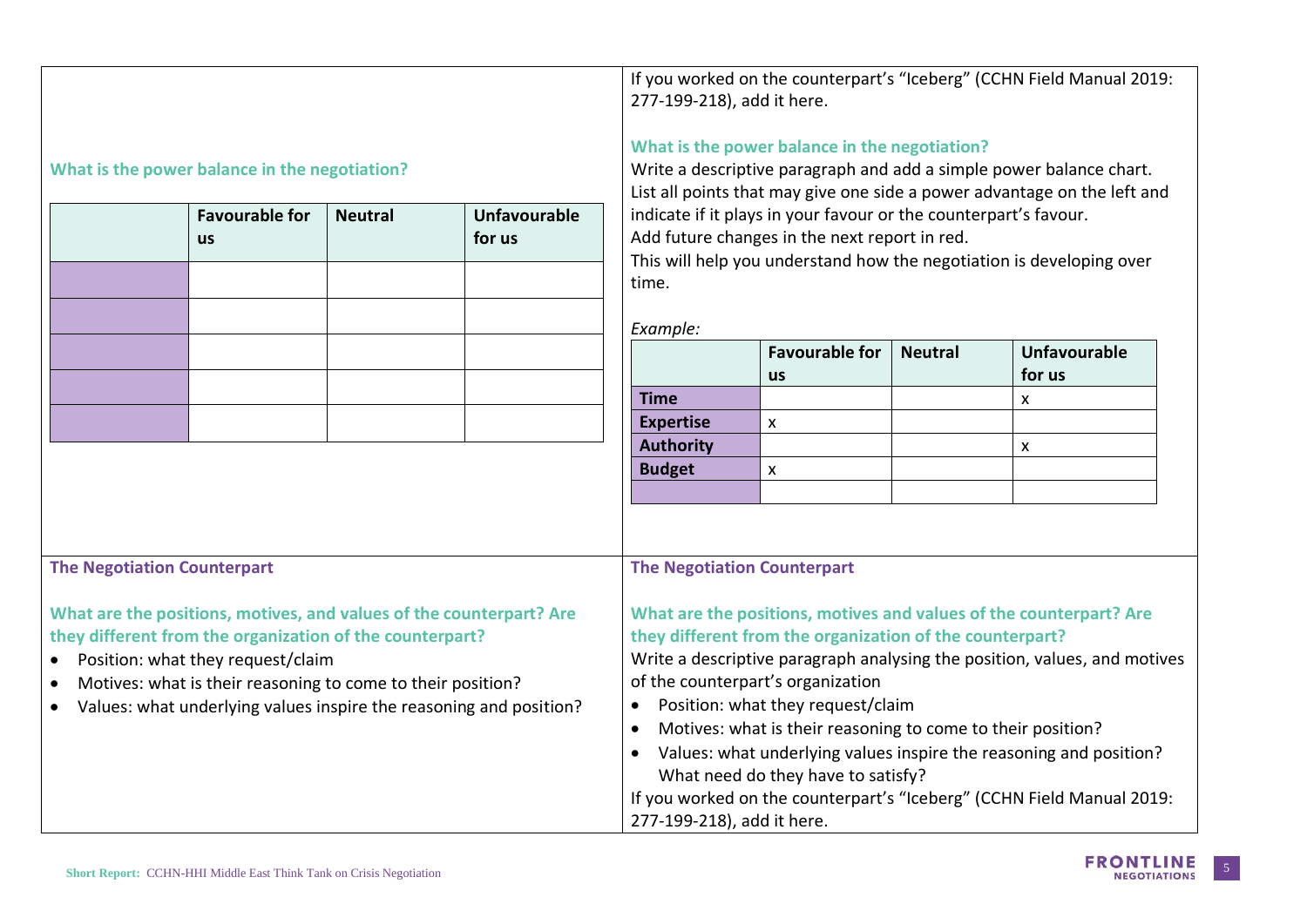| What are the red and bottom lines of the counterpart?                                                                                                                  | What are the red and bottom lines of the counterpart?                                                                                                                                                                                                                                                                                                                                                                     |
|------------------------------------------------------------------------------------------------------------------------------------------------------------------------|---------------------------------------------------------------------------------------------------------------------------------------------------------------------------------------------------------------------------------------------------------------------------------------------------------------------------------------------------------------------------------------------------------------------------|
|                                                                                                                                                                        | Explain the red-and bottom lines you identified for your counterpart. If<br>you worked on "Designing Scenarios" (CCHN Field Manual 2019: 277-<br>313), add it here.                                                                                                                                                                                                                                                       |
| Who can influence the counterpart outside the organization?                                                                                                            | Who can influence the counterpart outside the organization?<br>Explain what other actors can be leveraged to influence the counterpart<br>from outside the organization. To complement this analysis, the CCHN<br>"Network Mapping" (CCHN Field Manual, 2019: 250-27) can be added<br>here.                                                                                                                               |
| What is the negotiation strategy of your counterpart/are there patterns<br>in their behaviour? What triggers a certain pattern or behaviour?<br>Trigger/response chart | What is the negotiation strategy of your counterpart/are there patterns<br>in their behaviour? What triggers a certain pattern or behaviour?<br>After analysing the triggers/ response of the organization of the<br>counterpart, use another table to analyse the triggers/responses of the                                                                                                                              |
| <b>Triggers</b>                                                                                                                                                        | counterpart.                                                                                                                                                                                                                                                                                                                                                                                                              |
| <b>Response</b><br><b>Mood Chart</b><br>The mood chart is best designed in excel based on this example:                                                                | This analysis can be refined with a mood chart to how the mood of the<br>counterpart changes during the negotiation or over time and several<br>negotiations.<br>Identify a matrix, e.g. $2 = \text{very good mood}, 1 = \text{good mood},$<br>$0 =$ neutral mood, $-1 =$ bad mood, $-2 =$ very bad mood<br>Document the mood changes during the course of a negotiation over<br>time, or even over several negotiations. |
|                                                                                                                                                                        | Example:                                                                                                                                                                                                                                                                                                                                                                                                                  |

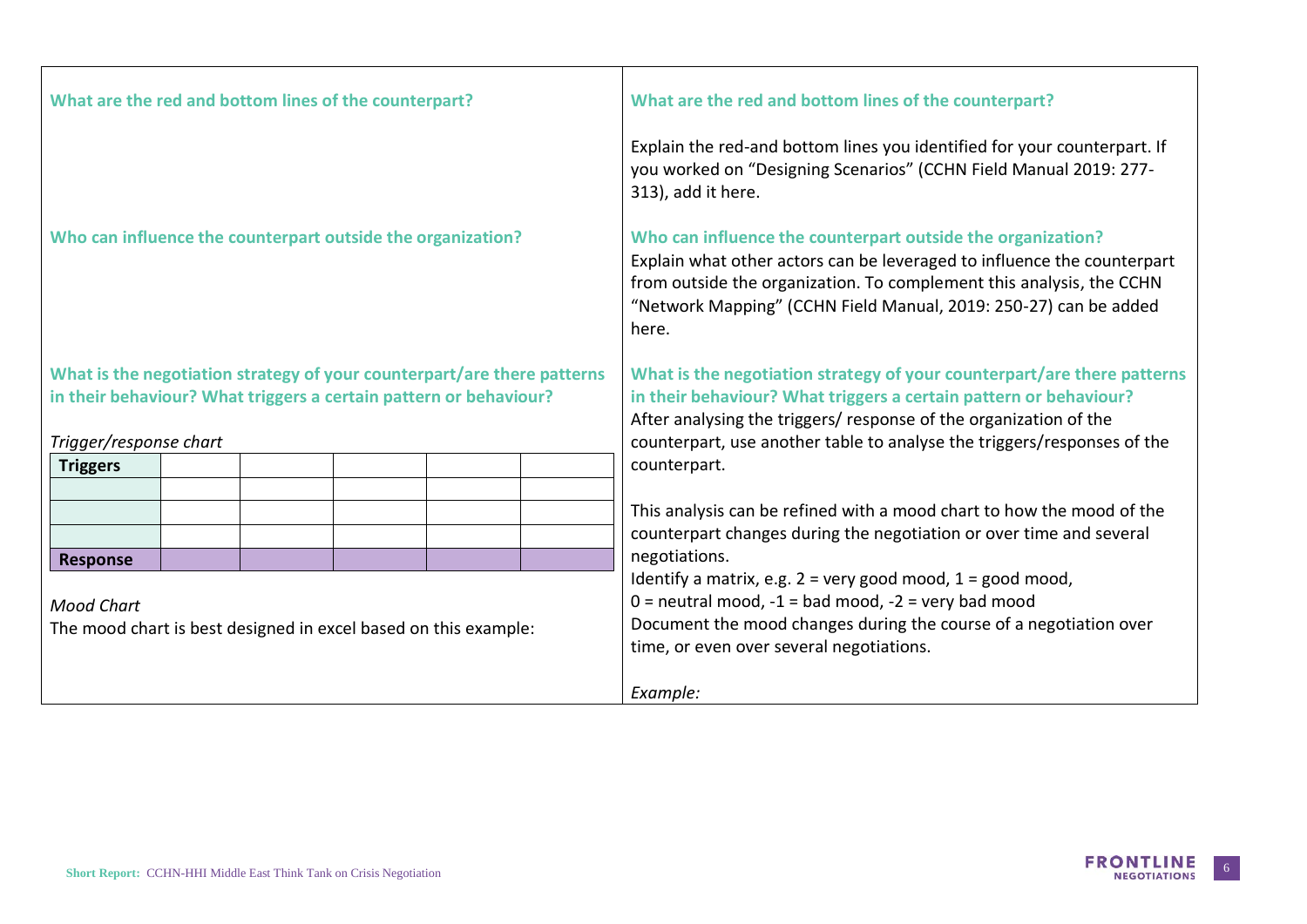| こくちょくちょくちょくちょうしょくちょくちょくちょくちょくちょく<br>$\overline{0}$<br>$-2$<br>2 PM<br>3 PM<br>4 PM<br>5 PM<br>5.30 pm<br>6.45 PM<br>8PM<br>Hope for a<br><b>Reacted poorly to</b><br>Spoke with<br><b>Upset</b><br><b>Bright future</b><br>struggle with<br>pride<br><b>About the</b><br>about his<br><b>Future of</b><br>government<br>children<br>community<br><b>Threat Assessment of the Compromises</b><br>What is the impact of the counterpart's request on our organization/<br>team (reputational/operational/security) | くちょくちょくちょくちょくしょくちょくちょくちょくちょくちょくしょ<br>2<br>0<br>$-1$<br>$-2$<br>2 PM<br>3 PM<br>4 PM<br>5 PM<br>5.30 pm<br>6.45 PM<br>8PM<br>Hope for a<br><b>Reacted poorly to</b><br>Spoke with<br><b>Upset</b><br><b>Bright future</b><br><b>About the</b><br>struggle with<br>pride<br><b>Future of</b><br>about his<br>government<br>children<br>community<br><b>Threat Assessment of the Compromises</b><br>What is the impact of the counterpart's request on our organization/<br>team (reputational/operational/security) |
|------------------------------------------------------------------------------------------------------------------------------------------------------------------------------------------------------------------------------------------------------------------------------------------------------------------------------------------------------------------------------------------------------------------------------------------------------------------------------------------------------------------|-------------------------------------------------------------------------------------------------------------------------------------------------------------------------------------------------------------------------------------------------------------------------------------------------------------------------------------------------------------------------------------------------------------------------------------------------------------------------------------------------------------------|
|                                                                                                                                                                                                                                                                                                                                                                                                                                                                                                                  | Explain the positive and negative impact that granting the counterpart<br>his/her request would have on our operations/security and organization.<br>If it is a high stakes negotiation, add and apply the "Access $-$ Principles $-$<br>Do No Harm" Framework presented in chapter 2.                                                                                                                                                                                                                            |
| <b>IHL/ Mandate/ Principles</b>                                                                                                                                                                                                                                                                                                                                                                                                                                                                                  | <b>IHL/ Mandate/ Principles</b>                                                                                                                                                                                                                                                                                                                                                                                                                                                                                   |
| Under which legal/institutional framework are you operating?                                                                                                                                                                                                                                                                                                                                                                                                                                                     | Under which legal/institutional framework are you operating?<br>Explain the mandate, mission and legal framework that justifies your<br>position. Consider, for example, humanitarian principles, International<br>Humanitarian Law, International Standards, etc.                                                                                                                                                                                                                                                |
| <b>Tactical Negotiation Options</b>                                                                                                                                                                                                                                                                                                                                                                                                                                                                              | <b>Tactical Negotiation Options</b>                                                                                                                                                                                                                                                                                                                                                                                                                                                                               |

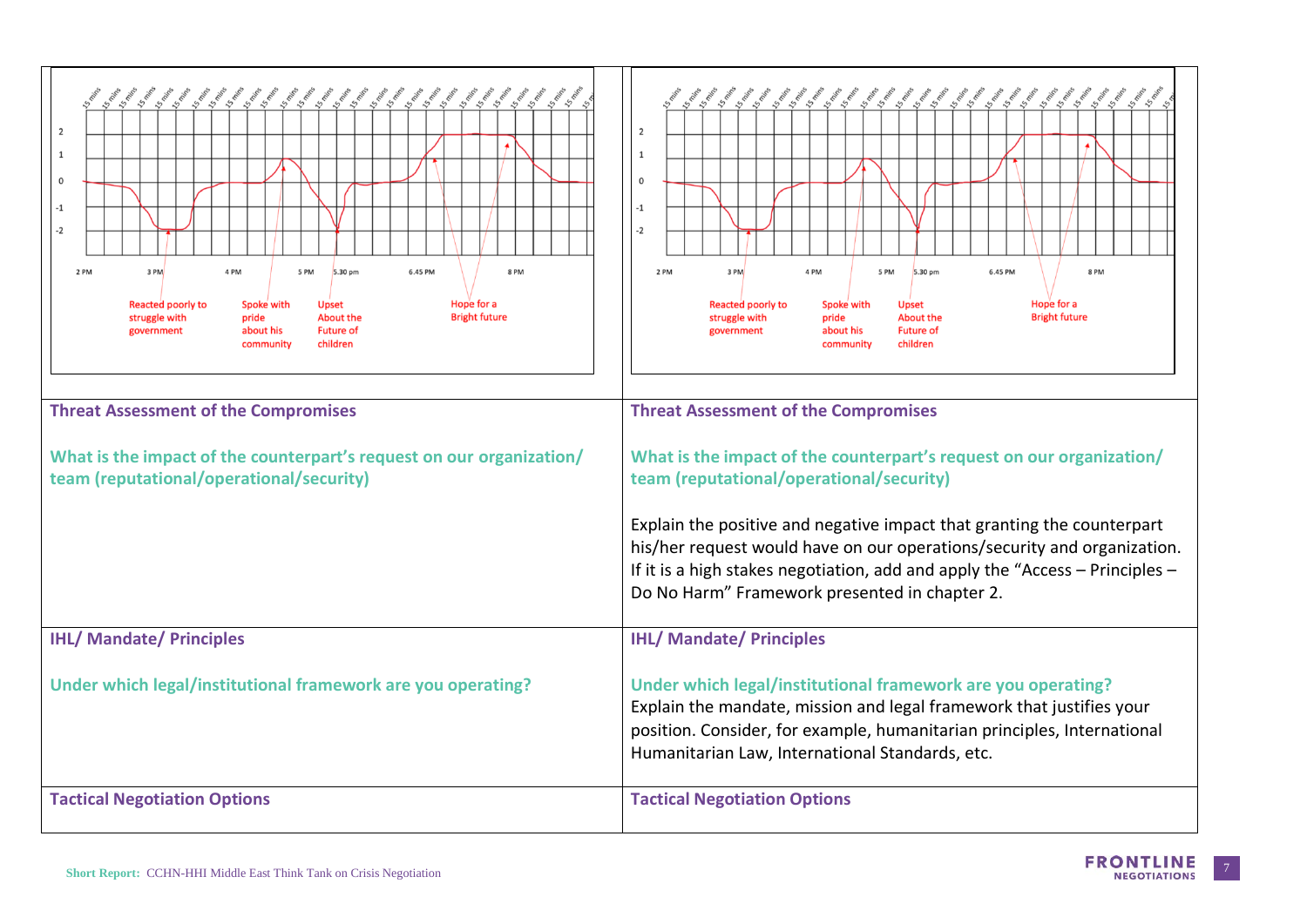| What is the negotiation tactic that has been employed? Have they been<br>successful, and why or why not?                                        | What is the negotiation tactic that has been employed? Have they been<br>successful, and why or why not?<br>Explain what tactics you have employed during the negotiation. For                                                |
|-------------------------------------------------------------------------------------------------------------------------------------------------|-------------------------------------------------------------------------------------------------------------------------------------------------------------------------------------------------------------------------------|
|                                                                                                                                                 | example, show flexibility, take a strong position, etc.                                                                                                                                                                       |
| What tactics have been considered but abandoned? Why?                                                                                           | What tactics have been considered but abandoned? Why?<br>Explain any reflections you have had about employing certain tactics that<br>you have abandoned and explain why.                                                     |
| <b>Organization's Negotiation Team</b>                                                                                                          | <b>Organization's Negotiation Team</b>                                                                                                                                                                                        |
| What are the sources of legitimacy of each team member? How do the<br>team members complement each other?                                       | What are the sources of legitimacy of each team member? How do the<br>team members complement each other?                                                                                                                     |
|                                                                                                                                                 | Write a descriptive paragraph for each team member. If you worked on<br>the "Legitimacy Tool" (CCHN Field Manual 2019: 90-106), add it here.                                                                                  |
| What are the liabilities and how can the legitimacy of the lead<br>negotiator and the negotiation team be improved?                             | What are the liabilities and how can the legitimacy of the lead<br>negotiator and the negotiation team be improved?<br>Identify the liabilities in the sources of legitimacy and how they have<br>been or could be mitigated. |
| What is the negotiation style of the lead negotiator? Is it successful, why<br>or why not?                                                      | What is the negotiation style of the lead negotiator? Is it successful, and<br>why or why not?                                                                                                                                |
|                                                                                                                                                 | Explain the negotiation style that the negotiator employs and reflect<br>whether it has been successful.                                                                                                                      |
|                                                                                                                                                 | For example, the negotiator starts very conversation with chit chat which<br>is well received. He never raises his voice against the counterpart which<br>was more successful than raising the voice.                         |
| Did the negotiator manage to establish rapport/ trust with the<br>counterpart? Why or why not? How does he/she connect with the<br>counterpart? | Did the negotiator manage to establish rapport/trust with the<br>counterpart? Why or why not? How does he/she connect with the<br>counterpart?                                                                                |

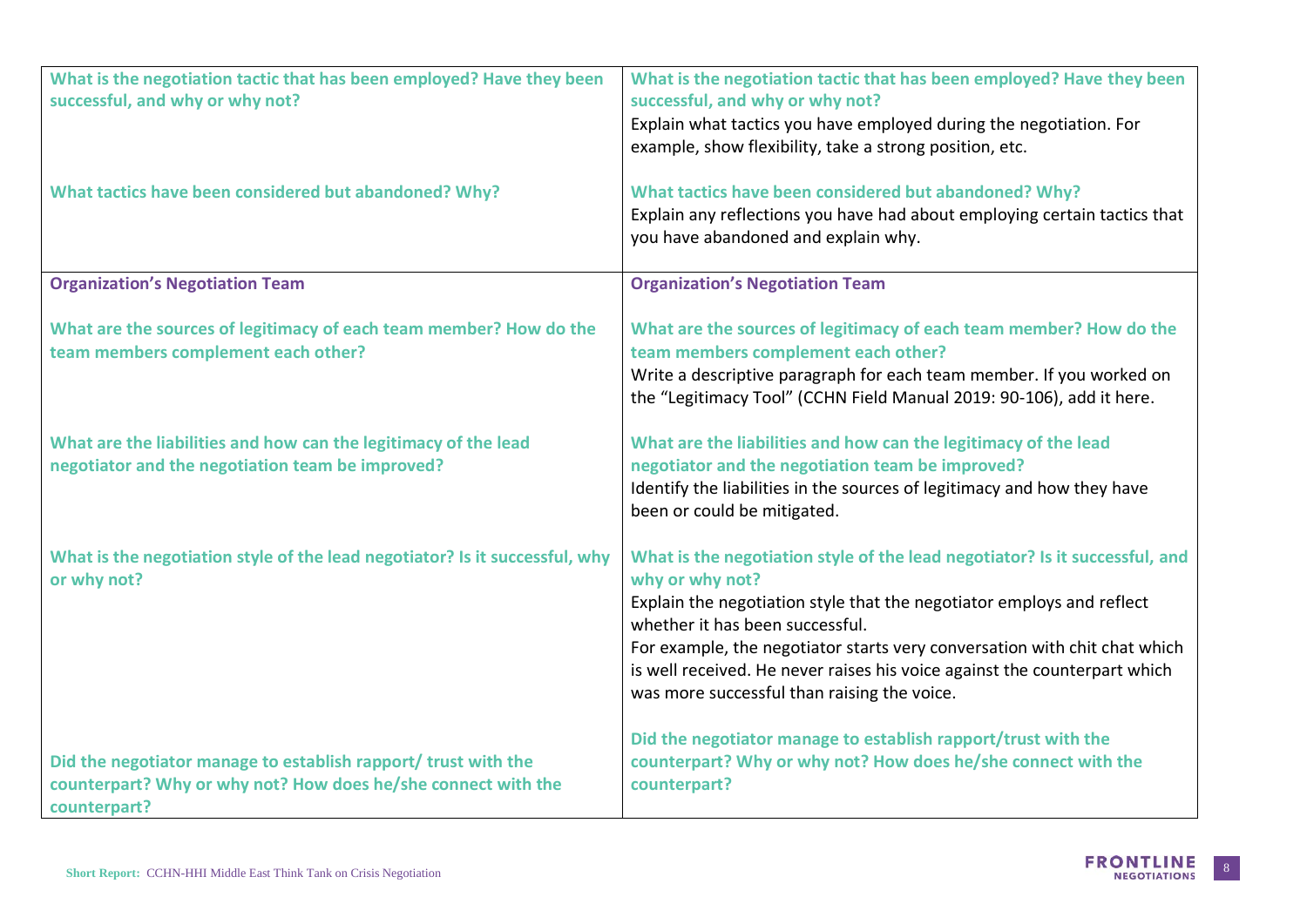|                                                                                                          | Reflect about the personality of the lead negotiator and how it was<br>received by the counterpart.<br>Note all the details that helped in establishing a rapport.<br>For example, talking about football may be helpful to connect or not at<br>all, etc.                                                                                                                               |
|----------------------------------------------------------------------------------------------------------|------------------------------------------------------------------------------------------------------------------------------------------------------------------------------------------------------------------------------------------------------------------------------------------------------------------------------------------------------------------------------------------|
| What patterns/ routine has been established with the counterpart. Have<br>they been successful?          | What patterns/ routine has been established with the counterpart?<br>Have they been successful?<br>Detail the routines that have been established and worked well. For<br>example, have you called/met him in certain intervals, during certain<br>times that have been more favourable than others. Have you always<br>provided him with a summary about the discussion at the end, etc |
| Should the negotiation team remain the same? Should it be exchanged?<br>Why (and with whom?) or why not? | Should the negotiation team remain the same? Should it be exchanged?<br>Why (and with whom?) or why not?<br>Based on your analysis of the legitimacy of the negotiator team, explain<br>why it should remain in place or why it should be exchanged. If it should<br>be exchanged, explain and who should replace the current negotiator<br>team.                                        |
| <b>Recommended Negotiator Plan</b>                                                                       | <b>Recommended Negotiator Plan</b>                                                                                                                                                                                                                                                                                                                                                       |
| Recommendation about position and the red lines of the organization                                      | Write a paragraph with your recommendations about the way forward<br>with the negotiation and the counterpart.                                                                                                                                                                                                                                                                           |
| Recommendation about choice of negotiator and negotiation team                                           | Provide your recommendations about how the position and red lines of                                                                                                                                                                                                                                                                                                                     |
| Recommendation about tactical plan and negotiation style employed                                        | the organisations should develop, the choice of the negotiation team, the<br>tactical plan, and the negotiation style employed.                                                                                                                                                                                                                                                          |
| <b>Recommendation for Further Research</b>                                                               | <b>Recommendation for Further Research</b>                                                                                                                                                                                                                                                                                                                                               |

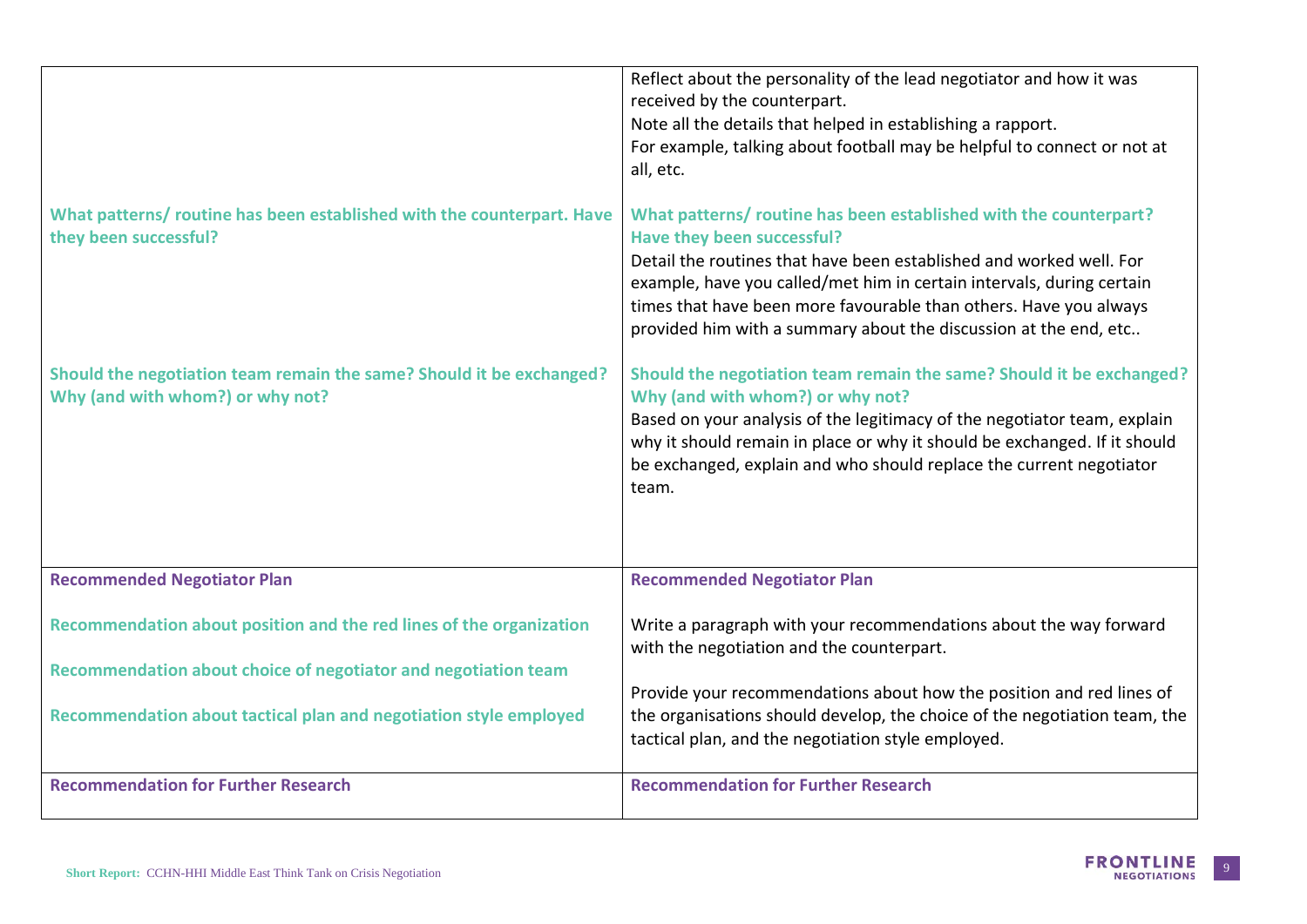|                         |       |       | If there is any further research that needs to be conducted to change the |
|-------------------------|-------|-------|---------------------------------------------------------------------------|
|                         |       |       | power balance in the negotiation, outline it here.                        |
| <b>Author/Position:</b> | Date: | Time: | <b>Author/Position:</b><br>Date:<br>Time:                                 |
|                         |       |       |                                                                           |